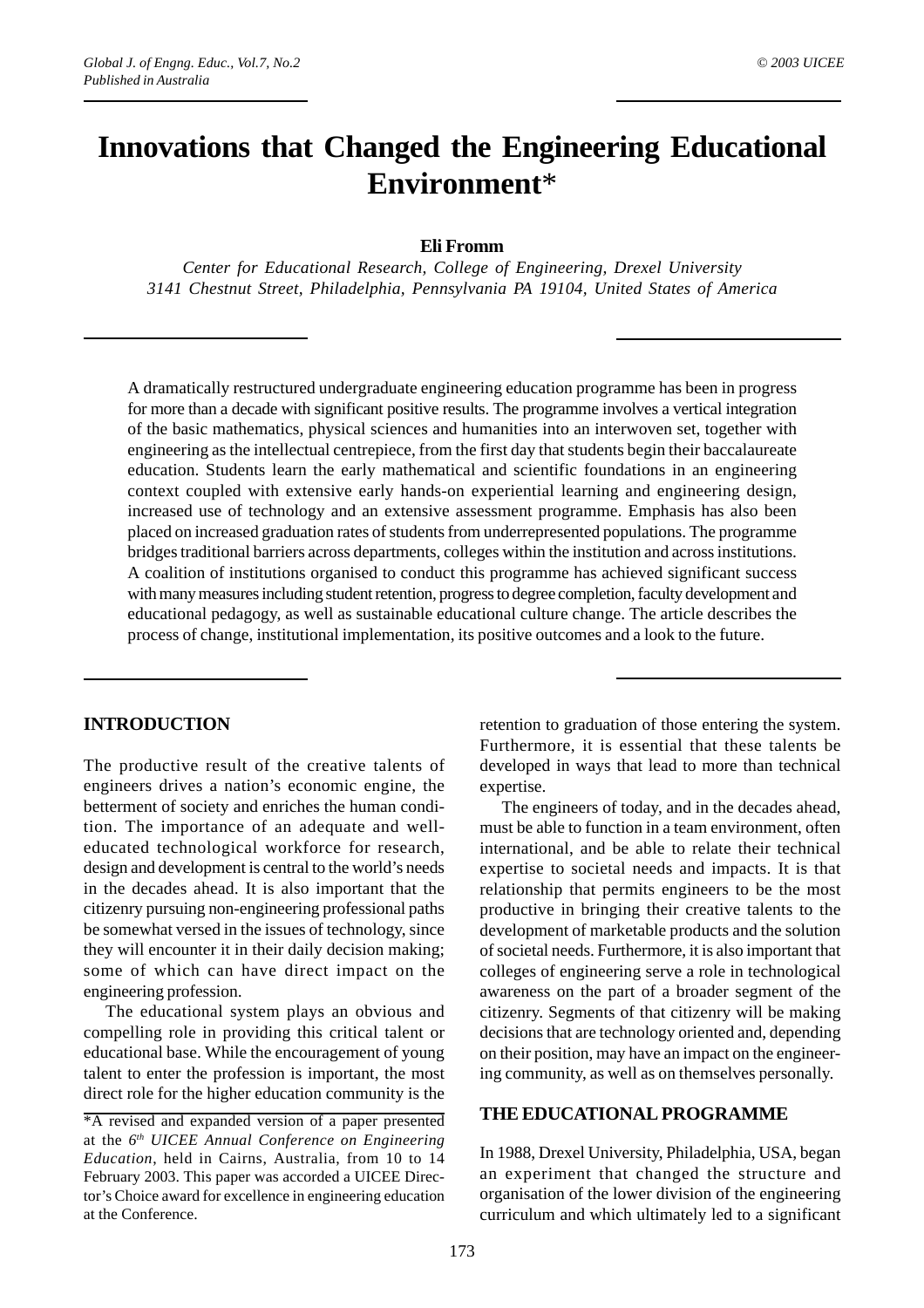revolution in the engineering educational enterprise as the result of adaptation of components of this work by many other institutions [1][2]. This programme brings engineering up-front as the centrepiece of those intellectual issues that confront students and thus brings the study of the basic sciences, mathematics and engineering fundamentals in context and concurrent with open-ended engineering inquiry and engineering experimental methods.

While achieving these objectives, imbedded in the programme, through a group of interwoven course components, students also develop better oral and written communication skills, leadership skills and a host of other important attributes important for an engineering graduate to function well in the socially interactive, communicative and business climate of modern industry. This is coupled with a creative and intellectual spirit, a capacity for critical judgement, an enthusiasm for learning and the opportunity to see enjoyment in the pursuit of engineering studies and an engineering career. Faculty teams break down traditional institutional cross-department and crosscollege barriers to plan and implement the restructured programme.

The subject matter at Drexel was initially organised into four interwoven sequences replacing and/or integrating material from 37 existing courses in the University's traditional lower division curriculum. Retention rates of the experimental group increased considerably over the control (traditional programme). *On-Track*, identified as completing the work expected for an *on-time* graduation, also increased.

The success of retaining students in engineering and their progress during the early years of the experiment drew considerable attention. In 1992, it led to the phase-in and institutionalisation of the new programme as a programme for all entering engineering students at Drexel. It also led to the formation of a coalition of institutions to pursue these and even broader goals.

The Gateway Engineering Education Coalition, centred at Drexel University, first extended the earlier integration work to other institutions [3][4]. The Coalition first served to innovate and develop the initial products and processes to bring those ideas to both local fruition and disseminate the results of that work. During this period, extensive cross-institutional curricular initiatives were begun. The Coalition then went much further to also focus on issues pertaining to the upper division curriculum, interdisciplinary student exposure, embedding technologies into the educational process, faculty and student professional development as it pertains to the educational process of how students learn and how faculty teach (rather than just the issues of content), the special concerns to increase the percentage of underrepresented minorities among engineering graduates, and an extensive organised assessment programme.

These initiatives were then followed with the establishment of those processes required for the implementation of earlier innovations, institutionalisation of these and the development of the culture change to permit them to become sustainable. While this has been a successful initiative, further initiatives to address the need for programme flexibility and the technological awareness education of a wider segment of the citizenry has not yet materialised.

### **OUTCOMES AND CULTURE CHANGE**

At the heart of any educational enterprise are the interrelationships between how we organise and structure the enterprise to establish the best environment, what we teach and how we teach. The Gateway Coalition fostered significant organisational and structure change, which has brought engineering upfront into the freshman year. Since the Coalition's inception in 1992, there has been a continual increase in the number of freshman students who participate in experimental design to the point where it is currently the standard for the entire freshman class of almost all partner schools (see Figure 1). This, together with the integration of the humanities and the sciences into engineering core issues that the programmes address, has brought an immediate sense of application and context to the mathematics and science basics.

This changing educational environment is further enhanced by the renewed dedication of senior faculty to undergraduate engineering education. Compared to 1992, the number of tenured and tenure track engineering faculty teaching freshman and sophomores, where the retention issues are most acute, has increased from slightly more than one-fifth of the faculty to more than one-half, while the number of senior faculty so involved has increased from a small number to one-third of the faculty.

The number of interdisciplinary courses has also increased greatly and the number of student active contacts with engineering courses that embed the issues of communication skills and engineering ethics has increased 12-fold. Students and faculty have worked in teams across institutional boundaries in such programmes as concurrent engineering. As an example, one project of this programme involved students from five geographically dispersed schools working on the design and production of a feeding device for a quadriplegic individual. Students conferred via all forms of telecommunications, including video. After agreeing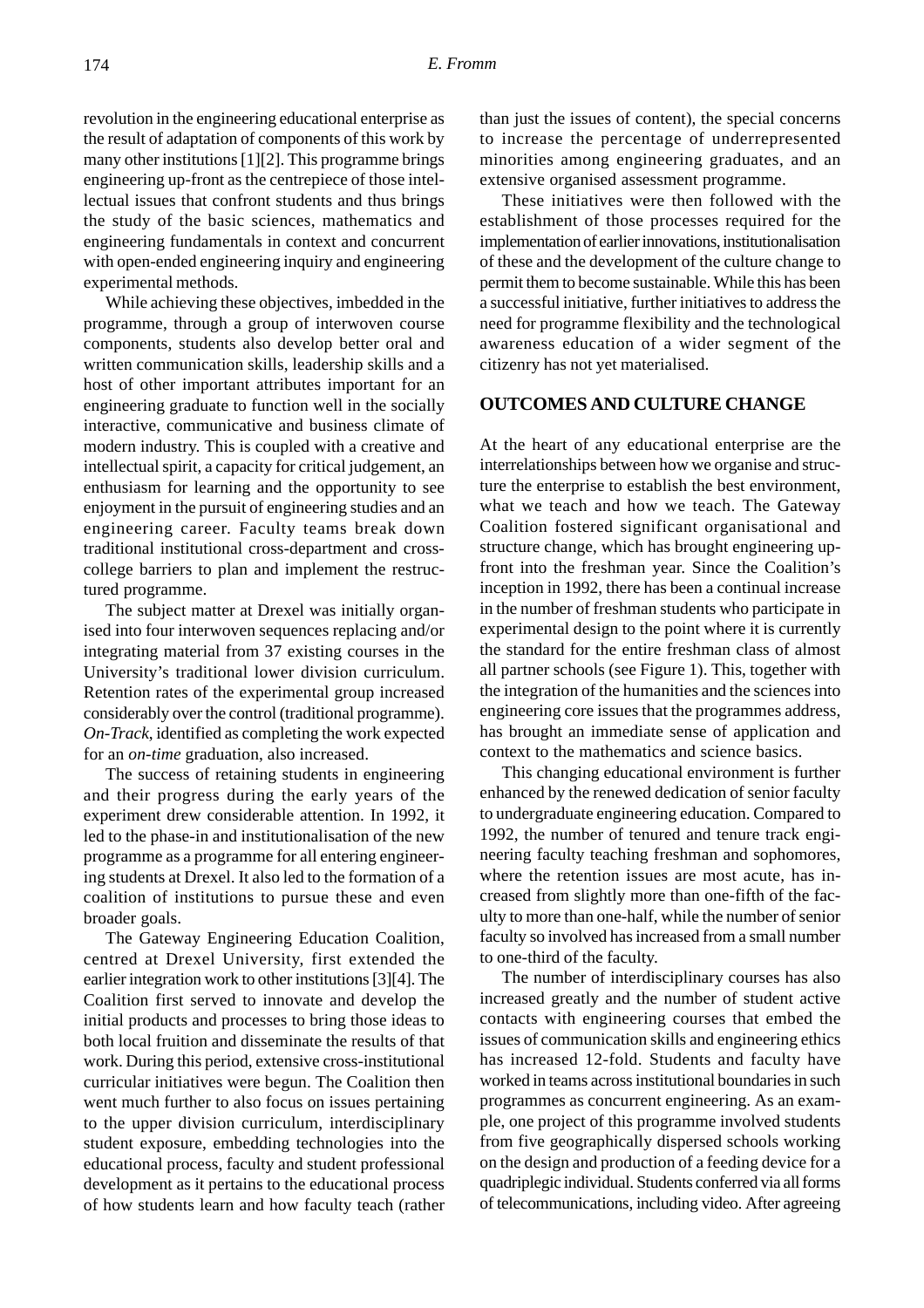

Figure 1: Number of students participating in freshman design.

on the basic design, each group worked on a specific segment and ultimately all components fitted together to provide a completed system (see Figure 2). In this manner, students worked in an environment similar to that which they might encounter in a multinational corporation.

While an underlying premise of the Coalition was improved retention of all entering students, there was also specific emphasis placed on an increased retention and graduation rate for those populations traditionally underrepresented in engineering. In AY2000/2001 the Gateway Engineering Education Coalition percentage of undergraduate engineering degrees that were awarded by the partner institutions to women was 46% more, to African Americans was 118% more, and to Hispanic students 65% more than in AY 1991/92; the benchmark year prior to the initiation of the Coalition. The total number of undergraduate engineering degrees awarded was 12.7% greater when compared to the same benchmark year. Figure 3 illustrates a comparison of first to second year retention in the Gateway Coalition schools, as compared to a national study of 175 institutions providing degrees in Science, Technology, Engineering or Mathematics (STEM), as reported by the Consortium for Student Retention Data Exchange (CSRDE).

The Gateway Coalition schools fare very favourably in this comparison. In the face of generally declining enrolments nationally, the Coalition has thus contributed to the objective of an increased pool of the technological workforce and has done so in a manner to include the important shift of bringing greater percentages of women and underrepresented minorities into that workforce. Embedded in that outcome are practices which lead to greater sustained interest, enjoyment of learning, breadth of educational experience and satisfaction by the student in the educational process as well as changes among the faculty; all of which lead to the improved retention and graduation statistics.

The concept of what constitutes scholarship among engineering faculty is also changing. The number of educationally oriented publications or presentations that has been tracked by the faculty of Coalition schools has increased more than six-fold per year from the time of formation of the Coalition to last year.

There is also a major revision in the understanding for the need and value of outcomes assessment at





Figure 2: Feeder for paraplegics. Figure 3: First to second year retention comparison.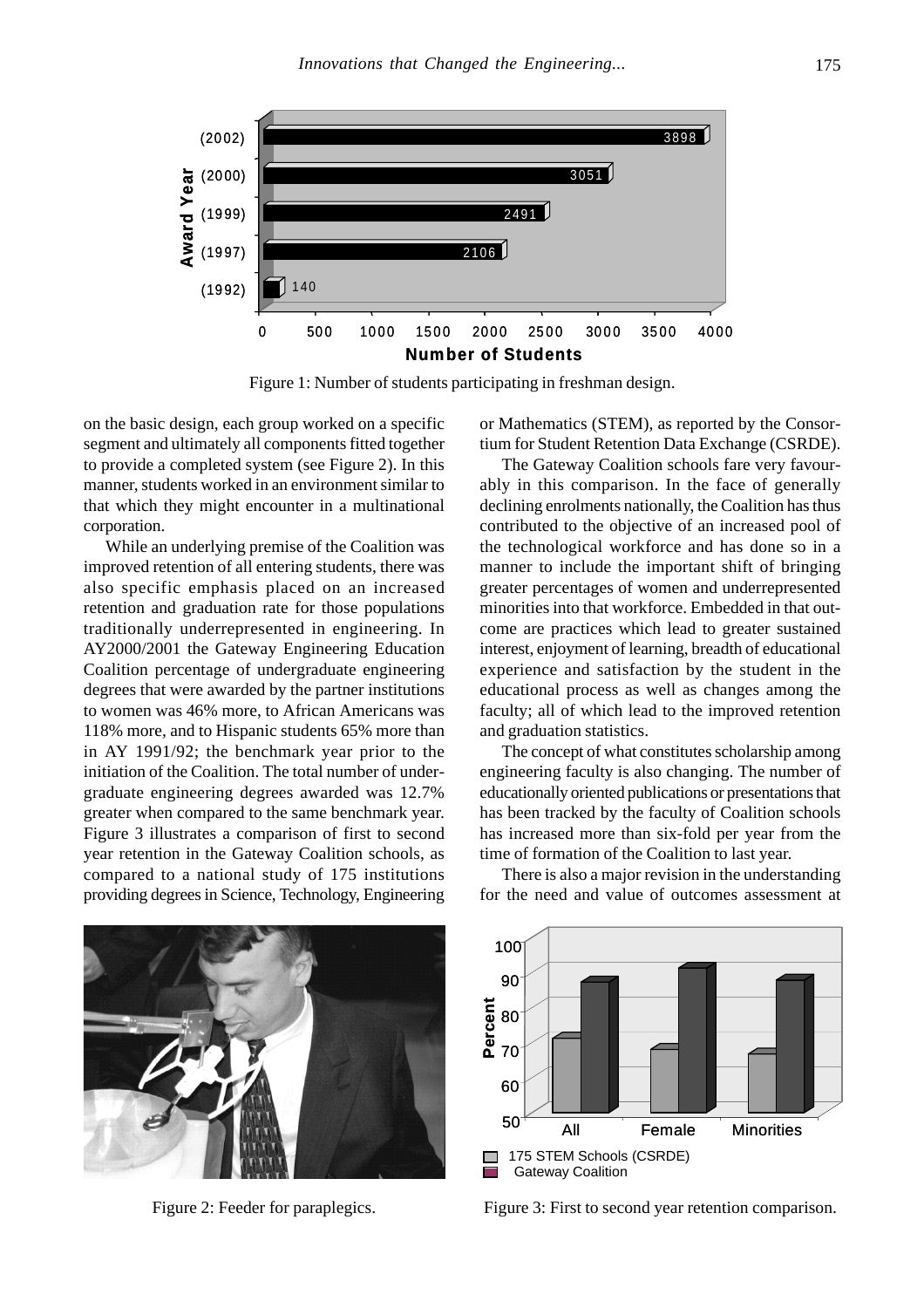different levels of the educational programme. All schools within the Coalition have implemented formal course and faculty evaluation systems [5]. These evaluation systems, some of which are electronically based, involve student responses and feedback to faculty and departments in order to encourage continuous adjustments and improvements. These systems begin with a clear definition of course objectives and expected outcomes for each course, which are provided to the students at the beginning of a course, and continue with student responses of the degree to which they believe those objectives have been met. This process was previously essentially non-existent in engineering education programmes but has become a sustained embedded process at all Gateway Coalition schools of engineering. Collectively, the efforts in these multiple focus areas have evolved a significant and sustainable change in the fabric of the educational culture.

A great deal of the Coalition's dissemination efforts has focused on interactive workshops, the creation and distribution of digital media and the Gateway Web Repository [6]. The products of this work, including downloadable educational modules, are freely available to all who have Internet access.

## **A LOOK TO THE FUTURE**

Hypothesising about the future can be both interesting and provocative. Some elements of opportunity and challenge are becoming evident, while others are conjecture for us to ponder and build upon with our engineering creativity.

Changes in the educational environment for a college of engineering can be envisioned in at least two aspects. One will be in changes of the educational process for engineering students, and the other will be in a college's broader role within the university. Given the centrality of technology in every day life of the general populace, it would seem appropriate for colleges of engineering to have a central role in the broader education of all students, not just engineering students.

The educational programme of engineering students in the years ahead should incorporate more crossinstitutional and global linkages. Important components that add to the holistic experience and excitement will be further integrated into the educational process. One example is the Gateway Coalition's *Globetech* technology management simulation programme initiated at the Cooper Union, one of the Gateway partner institutions. GlobeTech's objective is to familiarise engineering students with the real and very complex political, economic, social, financial, as well as technical issues that influence global technology decisions, thus better preparing them for a future of increased globalisation. The primary learning tool is an international joint-venture project negotiation Internet-based simulation.

At the same time that the programmes will become more intellectually broadening, they will also become more technically intensive. However, this will need to be achieved through a creative use of new approaches and new tools so as to enable a more time and educationally efficient environment. We cannot simply add aspects to the educational programme without finding the means to incorporate the important issues within the basic framework.

The tools will, for the most part, be information technology-based, as well as the expanding opportunities in use of the *information highway*. All will serve the broad purpose of enriching the educational experience of students generally (not just engineers) or the general public. Consider the possibilities of remote access to experimental facilities with direct feedback of the senses as the student or practicing engineer performs an operation remotely. Thus, the ability to effectively provide a fully functioning engineering education programme will permit a host of new approaches for the educational systems. Beyond that, consider, for example, computer-based modules in which pop-up or drop-down menus are available to delve deeper into the social, historical or economic relational topics of a technical matter. The emerging professionals will then better understand how to function in a world of geographically dispersed facilities with teams of colleagues across many geographic boundaries. Equally important is the intellectual maturity and broader cultural understandings that will come from such integration and linkages.

Consider a series of specialised Web repositories that serve as content seeds for a digital library environment. One example of such possible specialised seeds might be the Gateway Coalition's repository of functional educational materials that can be drawn upon by anyone worldwide with access to the Internet. The content associated with individual Web repositories, be it technical, interdisciplinary, business or social sciences in orientation, will be an enabler as the digital libraries evolve to technology-mediated support centres for learning communities.

Structural changes can be anticipated beyond those already made. Undergraduate engineering educational programmes should become more flexible without the loss of needed technical strength. Undergraduate engineering programmes should ultimately recognise the broad spectrum of career interests of students and a varied set of curricular paths should be made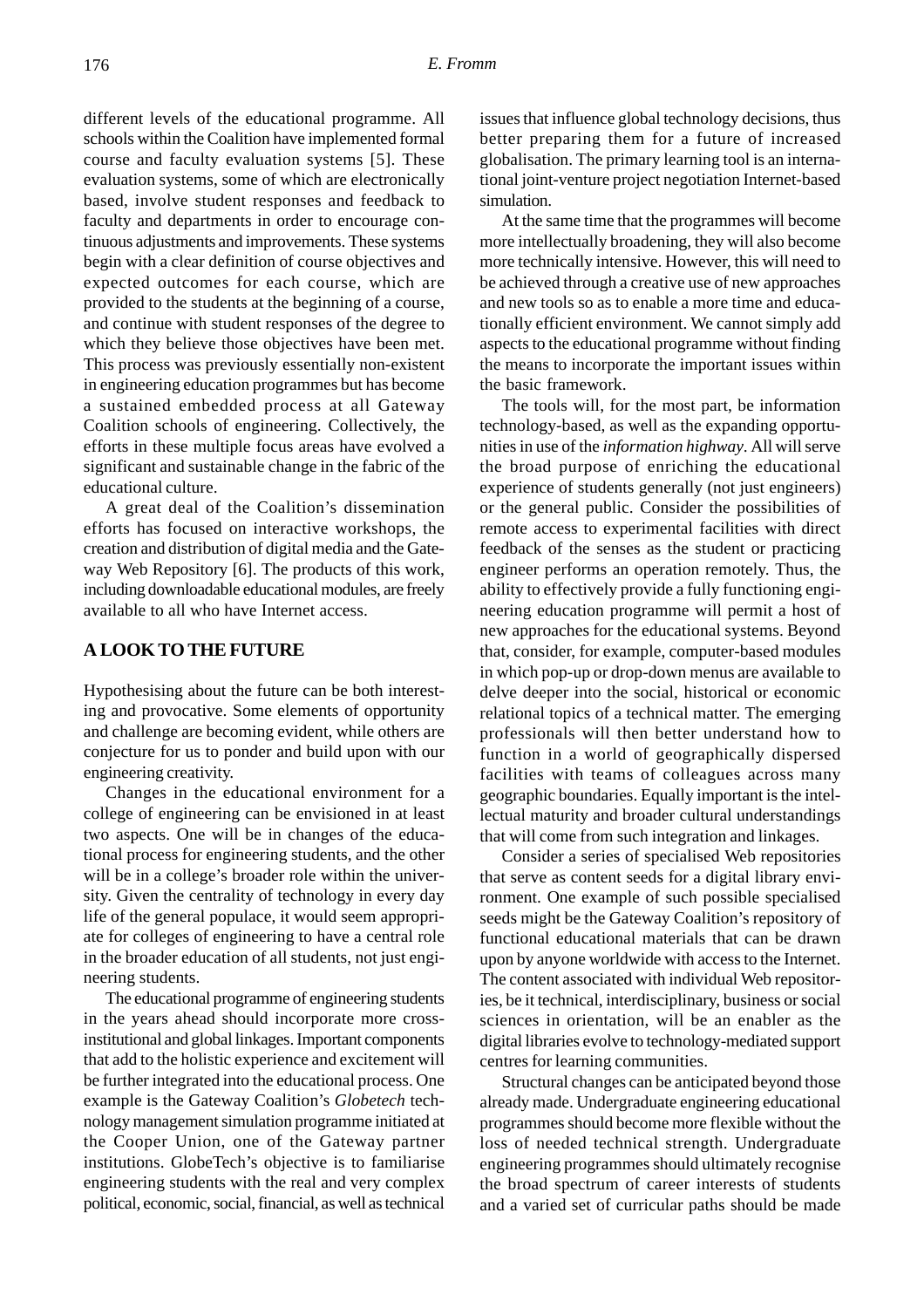available to meet those student objectives. More specifically, we must recognise that students who wish to use the engineering education as a path to marketing, investment banking, business leadership, entrepreneurship, design engineering, cutting edge engineering research, or a host of many other challenging careers, will want and need different sets of educational opportunities while pursuing the baccalaureate degree.

While a common core may be important, that core must be defined as a minimal set without the expectation that all students will desire – or need – the same level of mathematical or physical sciences rigour. Providing the opportunity and encouragement for students to pursue other intellectually broadening combinations with such areas as business, economics, marketing, entrepreneurship, education, or the social sciences, as well as combinations with mathematics and the physical sciences, will be attractive to more students.

The enabling structures will be many. Some combinations may suit those entering different aspects of engineering practice, some will be for those wishing to use the quantitative thinking developed as an engineering student for other non-engineering career paths, while still others will be for those pursuing careers at the cutting edge of engineering research.

However, in total, the educational system must provide flexibility that recognises multiple engineering career and personal intellectual interests, as well as a citizenry versed in an understanding of technology. The work presented in this article is merely the beginning of the revolutionary change that should take place and offer opportunities for graduates to get a formal educational and leadership start in many career paths with engineering as their underpinning. The beneficiaries will be students, the general citizenry and the engineering profession. Nevertheless, it will be a significant challenge to the engineering education community.

### **ACKNOWLEDGEMENTS**

The author wishes to acknowledge and thank the many contributors to the work described herein and supported by the National Science Foundation. Portions of the descriptions presented in this article are the result of the work, product and publications of those individuals and institutions who collectively make up the Gateway Engineering Education Coalition.

#### **REFERENCES**

1. Fromm, E. and Quinn, R., An experiment to enhance the educational experience of engineering

students. *J. of Engng. Educ.*, 79, **3**, April, 424-429 (1989).

- 2. The *Enhanced Educational Experience for Engineering Students* (E4 ) project was supported, in part, by the National Science Foundation award USE-8854555.
- 3. The Gateway Engineering Education Coalition has been supported, in part, by the National Science Foundation awards EEC-9109794 and EEC-9727413. The partner institutions are Drexel University as the lead institution, with Columbia University, Cooper Union, New Jersey Institute of Technology, Ohio State University, Polytechnic University and the University of South Carolina. The first phase also included Case Western Reserve University, Florida International University and the University of Pennsylvania.
- 4. Bordogna, J., Fromm, E. and Ernst, E.W., Engineering education: innovation through integration. *ASEE J. of Engng. Educ.*, 82, **1**, January, 3-8 (1993).
- 5. Fromm, E. and McGourty, J., Measuring culture change in engineering education. *Proc. ASEE Annual Conf. and Expo.*, Albuquerque, USA (2001).
- 6. The Gateway Coalition Web Repository, http://www.gatewaycoalition.org

# **BIOGRAPHY**



Eli Fromm is the Roy A. Brothers University Professor, Professor of Electrical and Computer Engineering and Director of the Center for Educational Research in the College of Engineering at Drexel University, Philadelphia, USA. His formal education is in both electrical engineering and medical

physiology. He has held a number of university academic leadership positions including Vice-President for Educational Research, Vice-Provost for Research and Graduate Studies, and interim Dean of the College of Engineering at Drexel. He has also held positions with the General Electric and DuPont companies, has been a staff member of the Committee on Science and Technology of the US House of Representatives as a Congressional Fellow, a Programme Director at the National Science Foundation and a Visiting Scientist with the State of Pennsylvania House of Representatives.